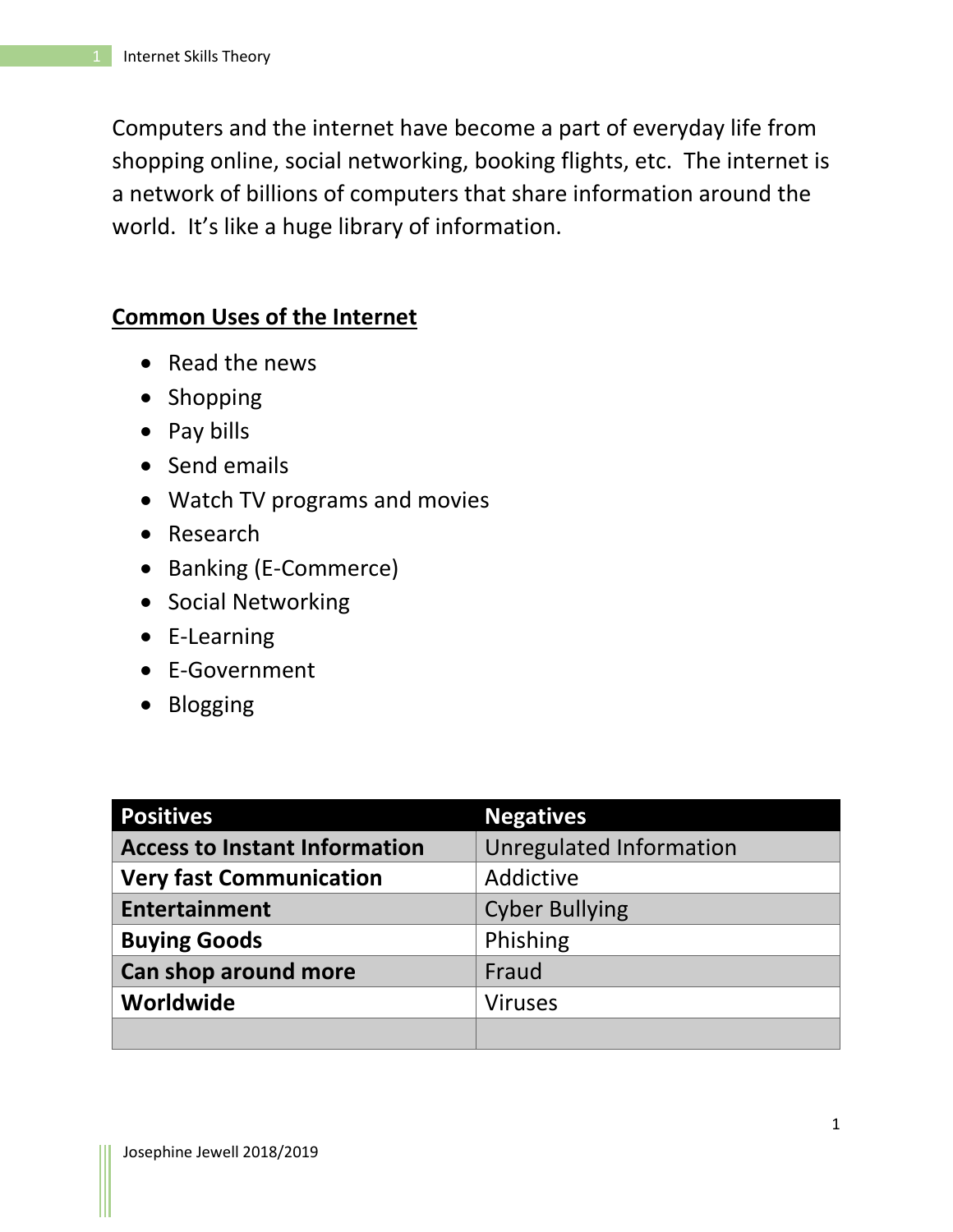## **Common Features and Terminology of the Internet**

**Web Browser** – This allows you to access the Internet. It is a software program that allows Internet documents, like webpages, to be viewed. Some common brands of web browsers include Internet Explorer, Google Chrome, Safari and Firefox. They allow you to navigate the internet.

**The World Wide Web** – this is a system that lets you access information on the internet. It is the most widely used part of the internet.

**Website** - a location on the World Wide Web that contains information about a topic. Tt usually contains multiple pages with different types of information.

**Webpage** - A web page is a text file that contains information and the instructions on how to display that information in a format we call HTML. Web pages can include text, pictures (which we usually call graphics or images), sounds, and, most importantly, links. Web pages are produced and stored by people all over the worldEach page has its own unique address

**URL/Web Address – Uniform Resource Locator** – you get to a website by typing in the web address/URL into the address box of the browser. Example: [http://www.rte.ie](http://www.rte.ie/)

| .ie    | Ireland    |
|--------|------------|
| .co.uk | UK         |
| .com   | Commercial |
| .org   | Non-Profit |
| .gov   | Government |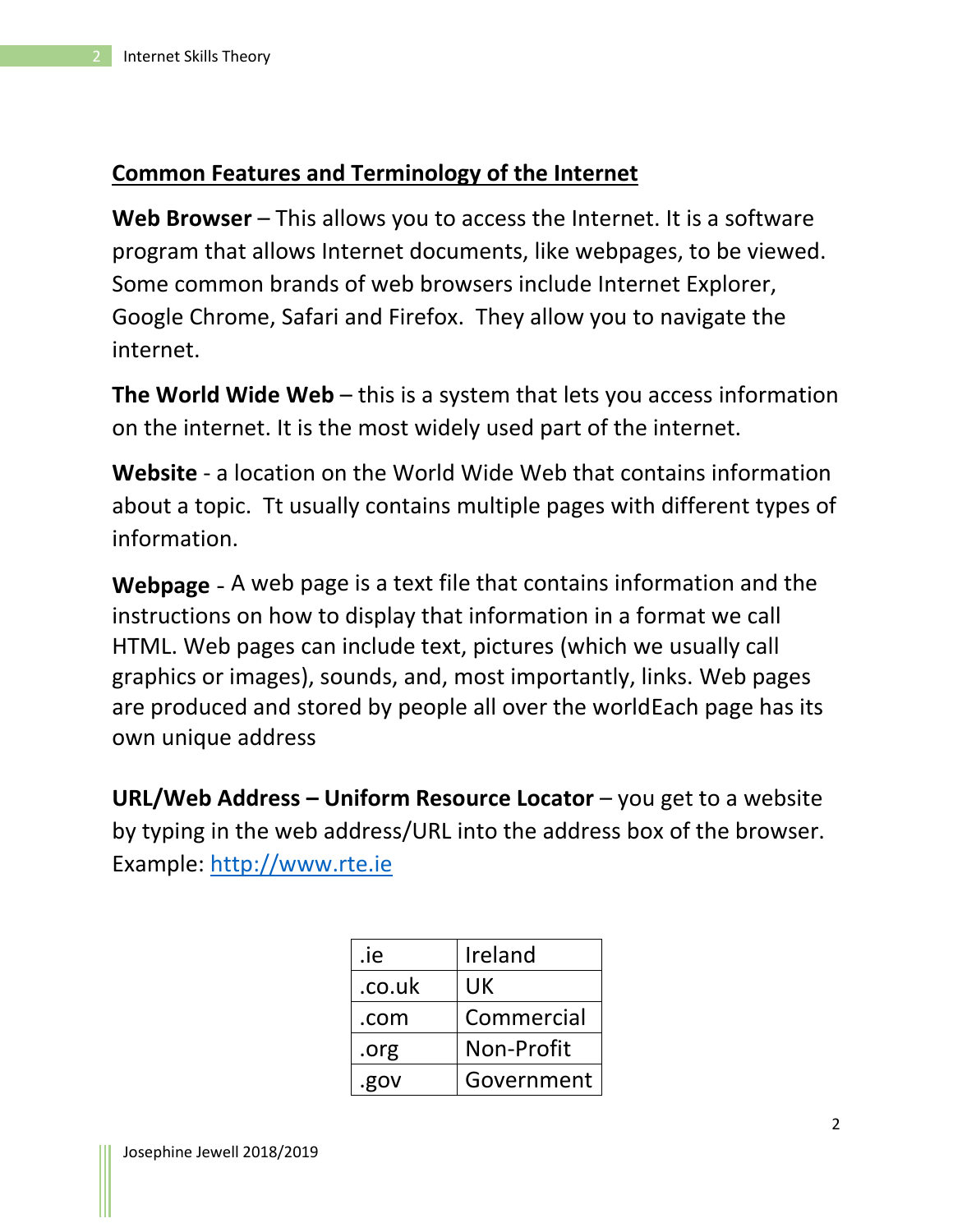**Hyperlink** – a feature on a web page that, when clicked, will take you to another web page. It can be a word or an image. Whenever your cursor turns into a pointing hand, the image or word you are pointing to is a link.

**Address Box** – a narrow box in the browser window where you can type in a web address. When you have typed in the URL in the address box, you click Enter on the keyboard. This will then take you to the website.

**Refresh** – to reload the website

**Search Engines** – A website that allows you to search to find websites where you don't know the exact URL. It produces a list of sites related to your search term

| Google  |
|---------|
| Yahoo   |
| MSN     |
| Bing    |
| Ask.com |
|         |

**Home Page** – the first thing you see when you come to a website, or the opening page of a website.

**Back Arrow** – this arrow is found at the tip of most browsers. when you click on the back arrow, it takes you back through all the web pages you have seen.

**Forward Arrow** – this arrow is found beside the back arrow. It allows you to move forward through the web page you have already been on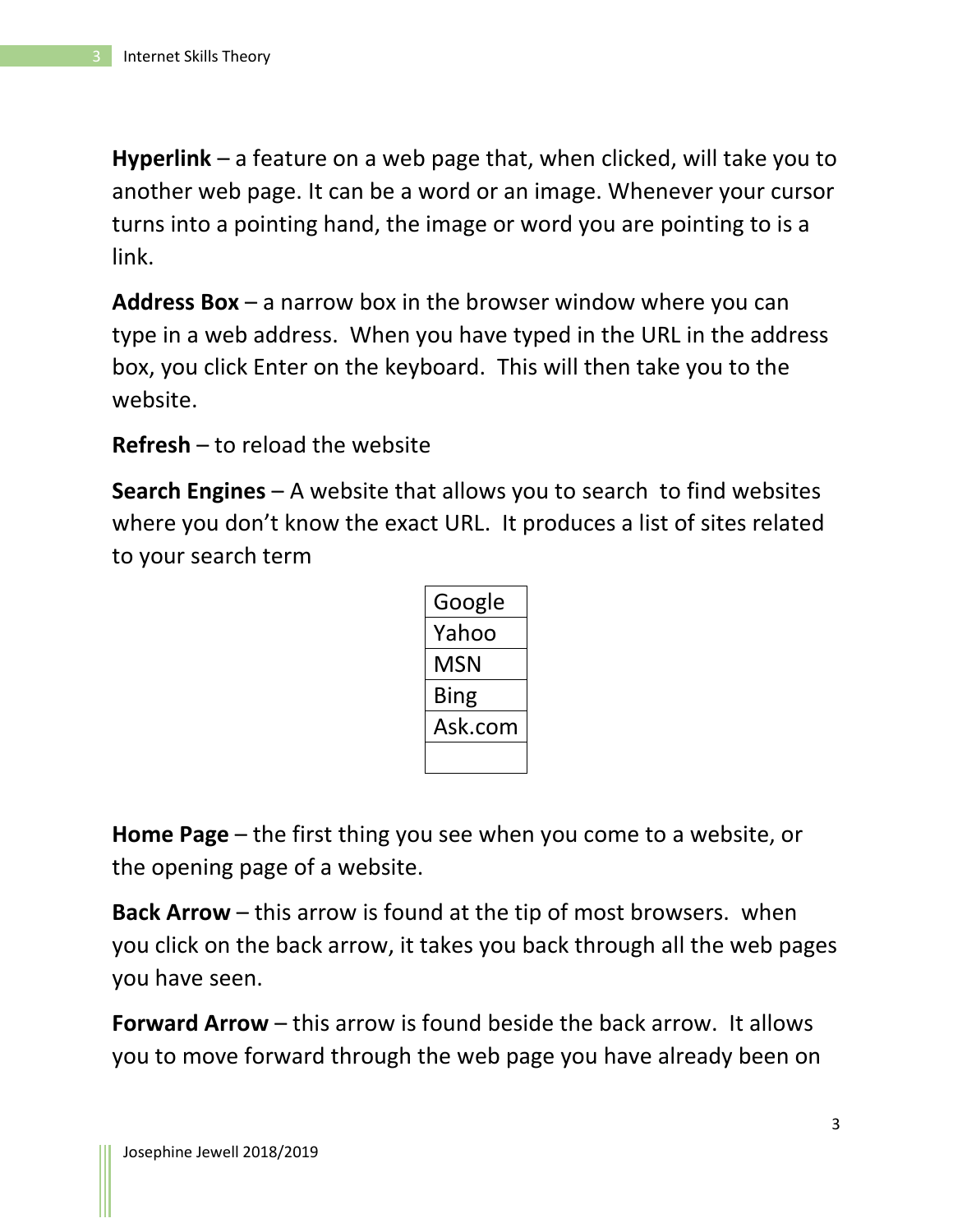**History** - to see what websites and webpages you have already visited.

**Search Box** – for typing in a key word for information. Enter a key word and press the search button. The result from your search will appear as a list of websites and links. To visit a site, click on a link.

**Restore down** – reduces the size of the webpage

**Minimize button** – makes current page invisible but it is still available for access

**Blog** – A blog is an online diary. It is a personal journal published on the internet. It is usually read by other people.

## **Email – Electronic Mail**

This is a system for sending and receiving messages. They are delivered anywhere in the world within minutes. It has become the most rapidly adopted form of communication.

**Webmail -** With web mail, you read or send email through your browser and the web mail interface. Some examples of web mail are:

- Yahoo! Mail
- Gmail
- Hotmail

The web mail service is provided with your ISP (Internet Service Provider) account

## **Client Mail -**

- An email client is a piece of software on your computer.
- Emails are stored on your computer and are accessible faster than using a web based email interface.